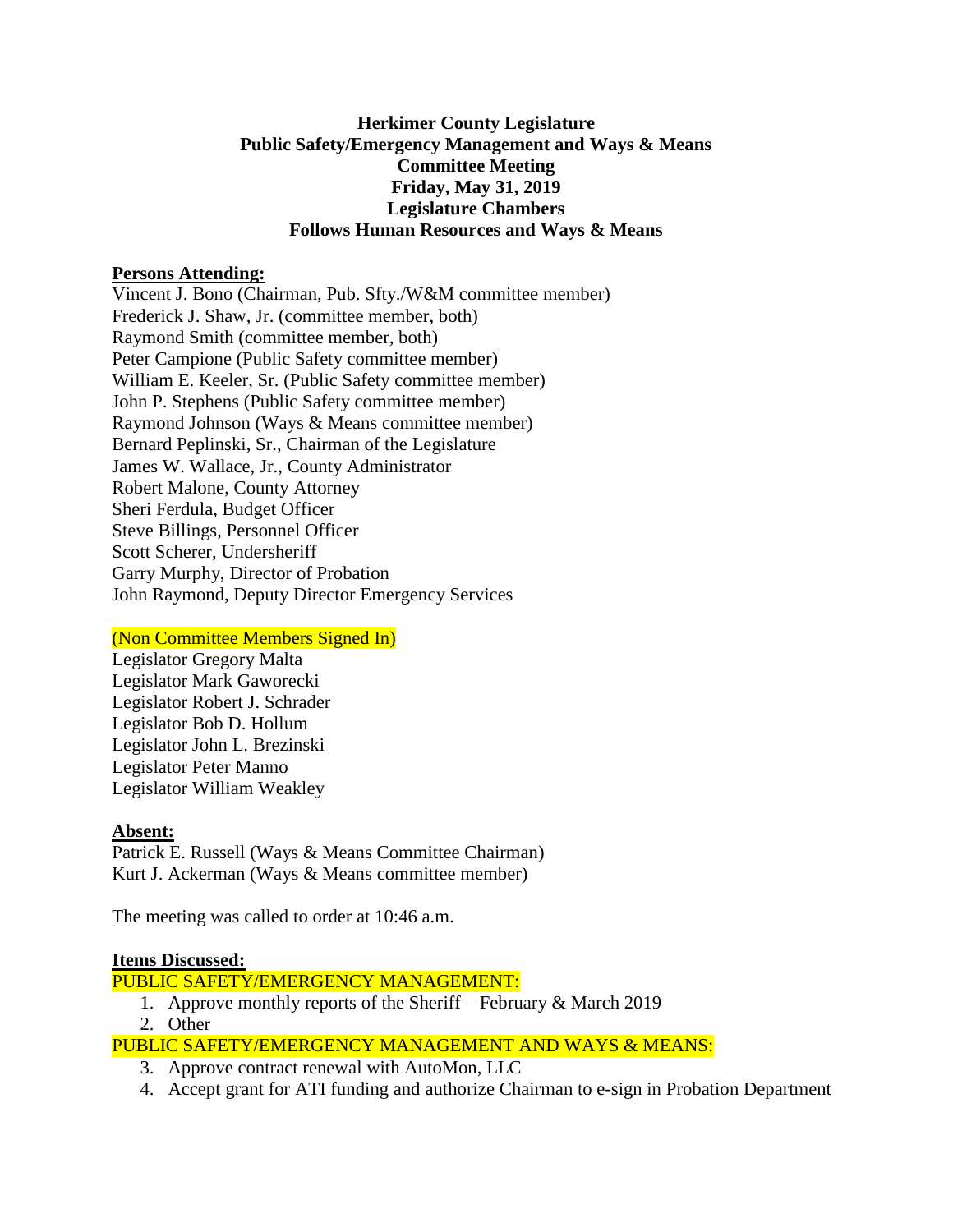- 5. Discussion on E-911 funds
- 6. Amend lease agreement for Spohn Hill Tower
- 7. Approve new Communications Tower at 911 Center
- 8. Approve purchase of Eventide IP recorder using 2108 Target grant
- 9. Approve purchase of Eventide IP recording using 2013 SICG grant
- 10. Jail Contract
- 11. Other Updates on the Jail

### **Committee Vote Record:**

### PUBLIC SAFETY/EMERGENCY MANAGEMENT:

Item #1 – On motion of Mr. Stephens, seconded by Mr. Campione for Public Safety/Emergency Management, Item #1 was voted on and approved. Unanimous.

Item  $#2 - N/A$ .

### PUBLIC SAFETY/EMERGENCY MANAGEMENT AND WAYS & MEANS:

Item #3 – On motion of Mr. Stephens, seconded by Mr. Keeler for Public Safety/Emergency Management and on motion of Mr. Johnson, seconded by Mr. Smith for Ways & Means, Item #3 was voted on, approved and moved for Resolution. Unanimous. Absent: 2.

Mr. Ackerman marked present.

Item #4 – On motion of Mr. Stephens, seconded by Mr. Campione for Public Safety/Emergency Management and on motion of Mr. Ackerman, seconded by Mr. Johnson for Ways & Means, Item #4 was voted on, approved and moved for Resolution. Yes: Bono, Shaw, Smith, Campione, Keeler, Stephens, Peplinski, Johnson (8). No: (0). Absent: Russell, Ackerman (2).

Mr. Ackerman marked present.

Item #5 – Discussion only. No vote was taken.

Item #6 – On motion of Mr. Stephens, seconded by Mr. Keeler for Public Safety/Emergency Management and on motion of Mr. Johnson, seconded by Mr. Ackerman for Ways & Means, Item #6 was voted on, approved and moved for Resolution. Yes: Bono, Shaw, Smith, Campione, Keeler, Stephens, Peplinski, Johnson (8). No: (0). Absent: Russell, Ackerman (2).

Mr. Ackerman marked present.

Item #7 – On motion of Mr. Stephens, seconded by Mr. Campione for Public Safety/Emergency Management and on motion of Mr. Shaw, seconded by Mr. Ackerman for Ways & Means, Item #7 was voted on, approved and moved for Resolution. Yes: Bono, Shaw, Smith, Campione, Keeler, Stephens, Peplinski, Johnson (8). No: (0). Absent: Russell, Ackerman (2)

Item #8 – On motion of Mr. Stephens, seconded by Mr. Campione for Public Safety/Emergency Management and on motion of Mr. Johnson, seconded by Mr. Shaw for Ways & Means, Item #8 was voted on, approved and moved for Resolution. Unanimous. Absent: 2.